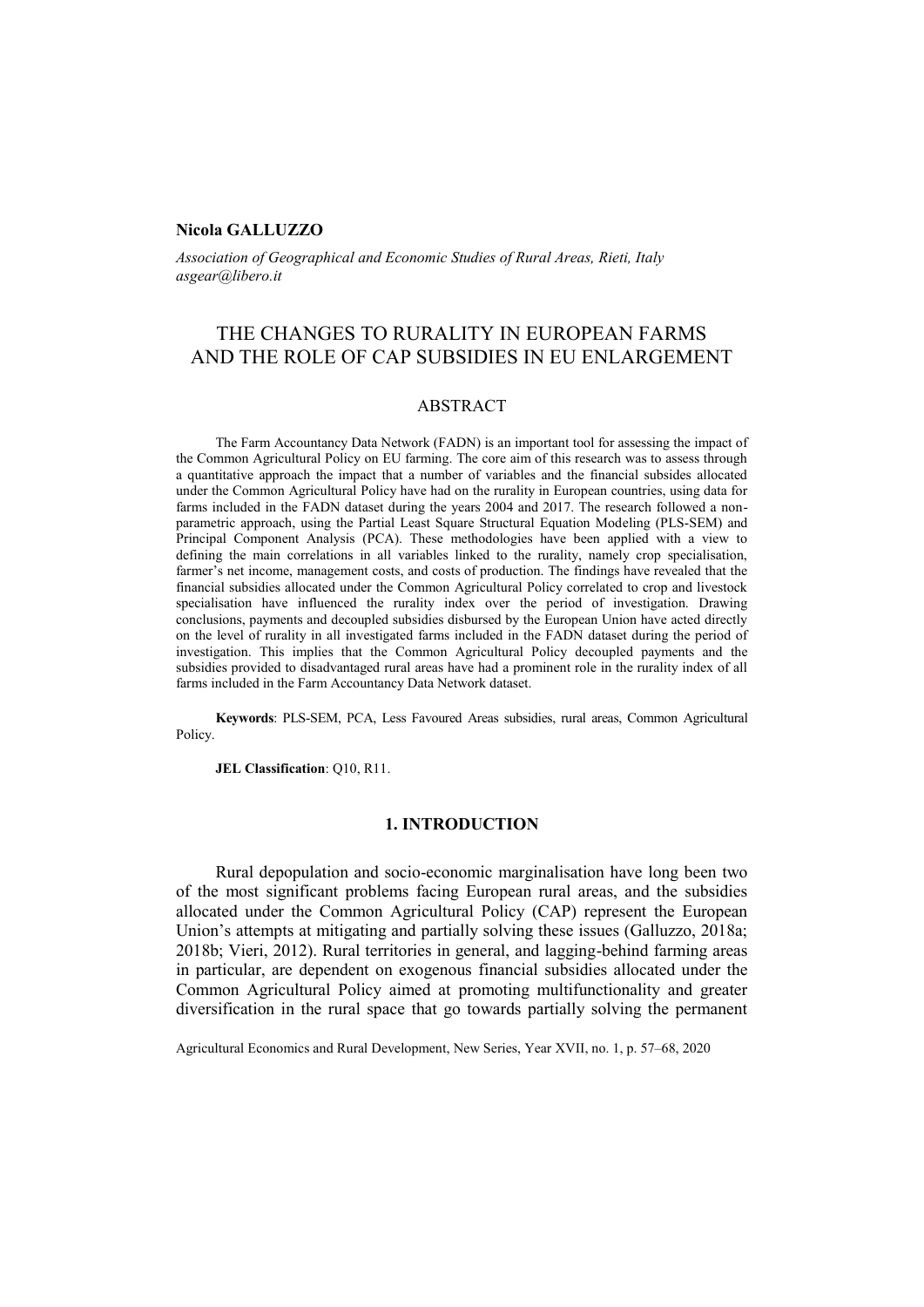rural out migration (Galluzzo, 2019a; 2019b) while stimulating, also, a generational turn-over in the countryside (Galluzzo, 2018a).

Multifunctionality in rural areas is the consequence of the transition from a productivist model to a post productivist one, and a reduction in decoupled subsides allocated under the second pillar to rural areas has a detrimental effect on the promotion of multifunctionality and, by extension, the socio-economic protection in rural territories. According to various authors (Van der Ploeg *et al*., 2002; Ilbery, 1998; Galluzzo, 2019a; 2019b; 2018a; 2018b), in so far as local and European administrations are able to stimulate rural development and socio-economic growth through a new model of governance based on a cohesive and bottom-up approach, the European countryside could be an optimal driver for reducing socio-economic marginalisation as well as increasing environmental protection. As several scholars have argued, the rurality has come to play a new strategic role in the European countryside due to its sensitivity to exogenous socio-economic drivers (Woods, 2005; Galluzzo, 2019a; 2019b).

The core purpose of this research, therefore, was to assess, through a quantitative approach, an estimation of rurality in all farms belonging to the sample of the Farm Accountancy Data Network (FADN) dataset for the years 2004 and 2017 with the aim of estimating the effect of financial subsidies allocated under the CAP and of farm specialisation after the various phases of EU enlargement. Furthermore, this quantitative approach was utilised in order to evaluate whether some cause-effect relationships exist between different items and endogenous variables correlated to the rurality.

### **2. STATE OF KNOWLEDGE**

Since the early nineteen seventies, a few authors have argued for the need to investigate the rurality through quantitative study (Kendall, 1975), so defining a precise quantitative approach to its investigation. Other scholars have followed by proposing quantitative approaches aimed at describing rurality through the measurement of Local Indicators of Spatial Association (LISAs) that measure spatial association in sub-areas of a study region and that can also be useful for identifying outliers and clusters (Woods, 2005; Halfacree, 1993; 1995; Jones, 1995; Van Dam *et al*., 2002; Woods, 2005; Halfacree, 1993; 1995; Jones, 1995; Galluzzo, 2018a; 2018b; 2019b; Heley & Jones, 2012; Galluzzo, 2018c; Li *et al*., 2015; Cloke, 1977; Kendall, 1975; Lehtonen & Tykkyläinen, 2010; Griffith, 2003). Generally speaking, it is difficult to find many studies that seek to describe the rural index through quantitative investigation. In 1977, Cloke was the first to propose a definition of the rural index, setting out a theoretical conceptualisation of rural and rurality for the first time with the specific objective of generating different strategies for development (Cloke, 1977; Banister, 1980; Harrington & O'Donoghue, 1998).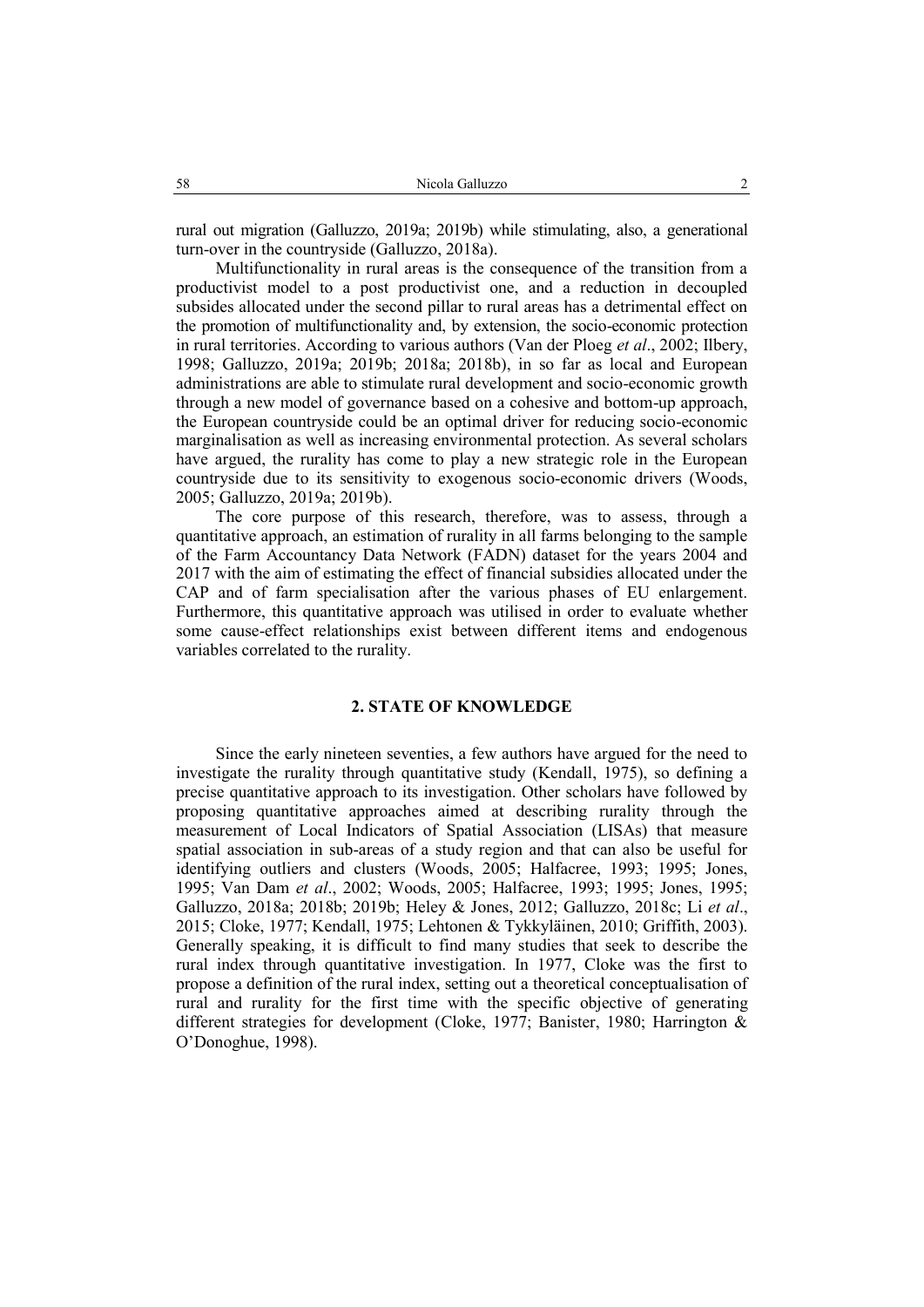From a review of the literature, it has been very difficult to find studies that investigate the correlation between a farm's specialisation and financial subsidies allocated under the Common Agricultural Policy aimed at influencing the rurality and the index of rurality (Cloke, 1977; Cloke & Edwards, 1986; Galluzzo, 2019a; 2019b; Finco *et al*., 2005). The main purpose of an index of rurality is to define a model that is able to asses which socio-economic variables have an effect on the development patterns in rural areas. Furthermore, a quantitative index is able to suggest the optimal allocation of financial resources in a planning process of rural development, considering which socio-economic variables are involved in reducing the socio-economic marginalisation of rural areas (Galluzzo, 2018a; 2018b; 2019b).

Drawing some conclusions about different quantitative methodologies able to define and assess the rurality index, the research findings suggest that there is, in fact, no single definition of the rurality index that is able to exhaustively analyse both the impact of financial subsidies allocated under the CAP and of the other socio-economic variables correlated to the rural context (Prieto-Lara & Ocaña-Riola, 2010; Cloke, 1977; Ocaña-Riola & Sánchez-Cantalejo, 2005; Cloke & Edwards, 1986; Galluzzo, 2019a; 2019b; 2018a; 2018b; Finco *et al*., 2005).

### **3. MATERIAL AND METHODOLOGY**

In this paper, data published by the European Union in its annual European Farm Accountancy Data Network (FADN) survey has been utilised with the core aim of evaluating the impact of the Common Agricultural Policy on a sample of European farms (Galluzzo, 2019a; 2019b). The principal purpose of this study was to assess, through a quantitative approach, the cause-effect relationships in all European farms included in the FADN dataset in the years 2004 and 2017, in all European regions.

Partial Least Square Structural Equation Modelling (PLS-SEM) is a nonparametric approach which fits well to the aim of the analysis, or rather, to the aim of estimating cause-effect relationships among different factors and endogenous and exogenous variables involved in the investigation of the index of rurality. For this study, the Smart PLS 3 software has been used (Ringle *et al*., 2015).

The PLS-SEM meets our research targets since it fits well to the specific features of the analysis and, in particular, with the scarcity of theoretical models available in the literature (Hair *et al*., 2017; 2016; Tenenhaus *et al*., 2004; Galluzzo, 2018a; 2018b; 2018c). In fact, according to these authors, the modest dimension of the sample size of investigated farms in the FADN dataset that comprises less than 3,000 units necessarily implies the use of a non-parametric approach, such as that of Partial Least Square Structural Equation Modeling.

Roughly speaking, the PLS-SEM describes the causality among latent variables through an iterative methodology aimed at estimating the internal and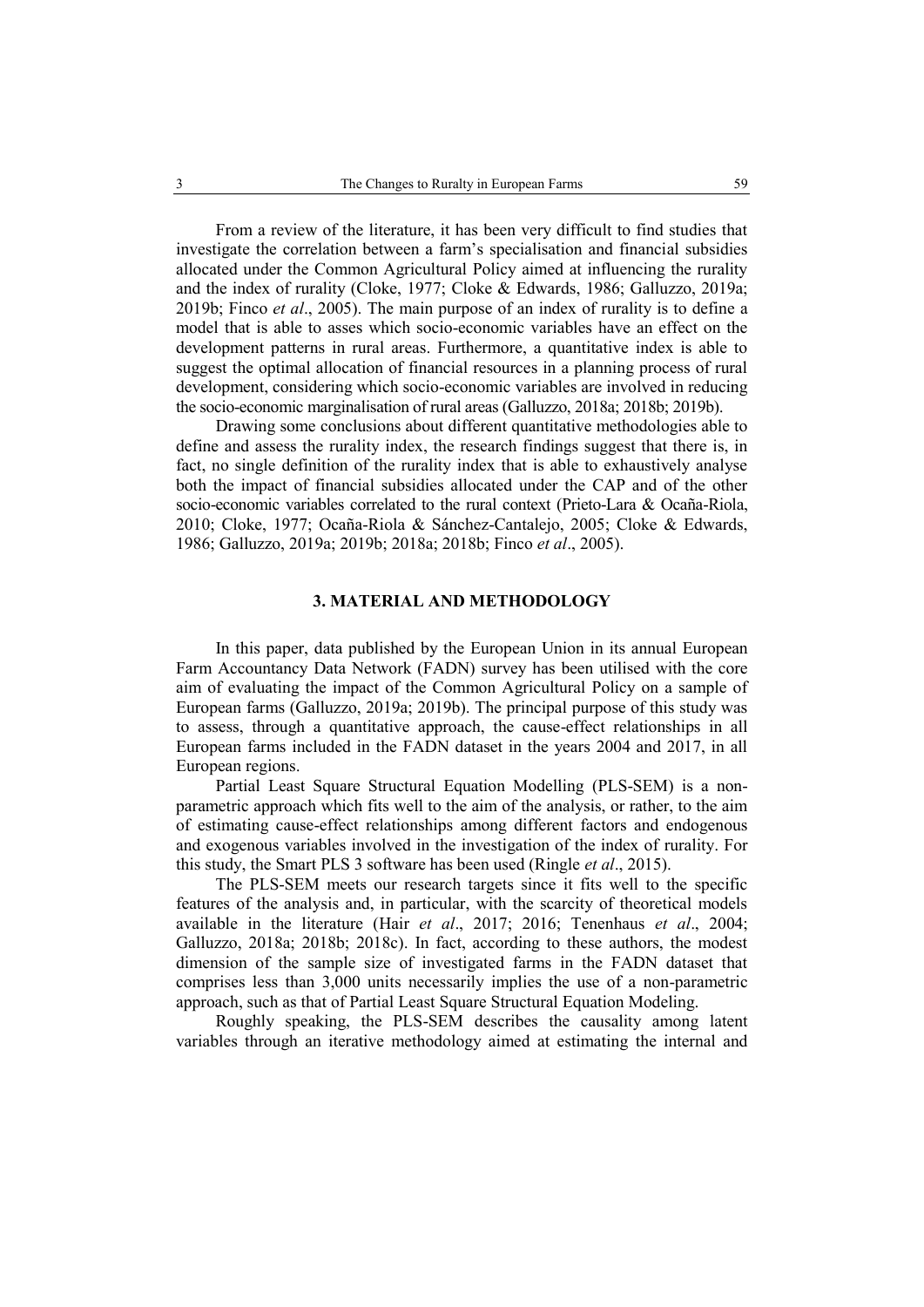external correlations and values in all investigated latent variables (Hair *et al*., 2017; 2016; Tenenhaus *et al*., 2004, Wong, 2013; Vinzi *et al*., 2010; Galluzzo, 2018a; 2018b, 2019b; Monecke & Leisch, 2012).

Furthermore, the non-parametric model PLS-SEM requires some non-restrictive assumptions to be applied compared to other approaches, such as Covariance Based Structural Equation Modeling (CB-SEM) which has a consolidated application and a theoretical framework in the literature in some other fields of study such as psychology and sociology (Hair *et al*., 2016; Galluzzo, 2018a; 2018b; 2019a; 2019b). Table 1 shows the endogenous and exogenous variables investigated in this research and the items used in the PLS-SEM. Furthermore, the Partial Least Square Structural Equation Modeling is adequate to estimate a modest sample size of investigative units where there is a not well-defined model with correlated specifications maximising the difference to the variance (Hair *et al*., 2017; 2016; Tenenhaus *et al*., 2004; Wong, 2013; Galluzzo, 2018b; 2019a; 2019b; Monecke & Leisch, 2012).

In the framework of the multivariate analysis, the most important role has been carried out by the Principal Component Analysis (PCA) that, in a dataset of variables, is able to generate a limited cluster made by new variables which describe the data in a more concise way (Bolasco, 1999).

#### *Table 1*

The main exogenous and endogenous variables and items used in the Partial Least Square Structural Equation Modelling in all European regions included in the FADN dataset

| <b>Variables</b>    | <b>Description</b>                                                                                            |  |  |  |  |  |
|---------------------|---------------------------------------------------------------------------------------------------------------|--|--|--|--|--|
| <b>RURALITY</b>     | Index of rurality                                                                                             |  |  |  |  |  |
| <b>First Pillar</b> | Endogenous variable assessing the impact of financial payments allocated<br>under the first pillar of the CAP |  |  |  |  |  |
| Income              | Endogenous variable aimed at estimating the level of assets and output<br>produced by farm                    |  |  |  |  |  |
| Specialisation      | Endogenous variable describing concentration of farm activity in<br>cultivations or animals                   |  |  |  |  |  |
| Cost                | Endogenous variable estimating the total costs for farm management                                            |  |  |  |  |  |
| Farm production     | Endogenous variable assessing the production yield of farms                                                   |  |  |  |  |  |
| <b>Items</b>        | <b>Description</b>                                                                                            |  |  |  |  |  |
| Labour input        | Total labour in hours used in farm production                                                                 |  |  |  |  |  |
| <b>UAA</b>          | Usable Agricultural Area measured in hectares                                                                 |  |  |  |  |  |
| Cereals             | Hectares of UAA cultivated with cereals                                                                       |  |  |  |  |  |
| Orchards            | Hectares of UAA specialised in permanent fruit and flower crops                                               |  |  |  |  |  |
| Forage crops        | Areas cultivated with permanent forage crops                                                                  |  |  |  |  |  |
| Dairy cows          | Number of cows used for producing milk                                                                        |  |  |  |  |  |
| Sheep goats         | Number of sheep and goats in farms                                                                            |  |  |  |  |  |
| Pigs                | Number of pigs in farms                                                                                       |  |  |  |  |  |
| Total output        | Total output produced in farms                                                                                |  |  |  |  |  |
| Cereals y           | Yield of cereal in tons                                                                                       |  |  |  |  |  |
| Cows milk y         | Yield of milk produced in farms                                                                               |  |  |  |  |  |
| Beef veal y         | Yield of meat produced from cows                                                                              |  |  |  |  |  |
| Pigmeat y           | Yield of meat produced from pork                                                                              |  |  |  |  |  |
| Sheep goats y       | Yield of meat produced from sheep and goats                                                                   |  |  |  |  |  |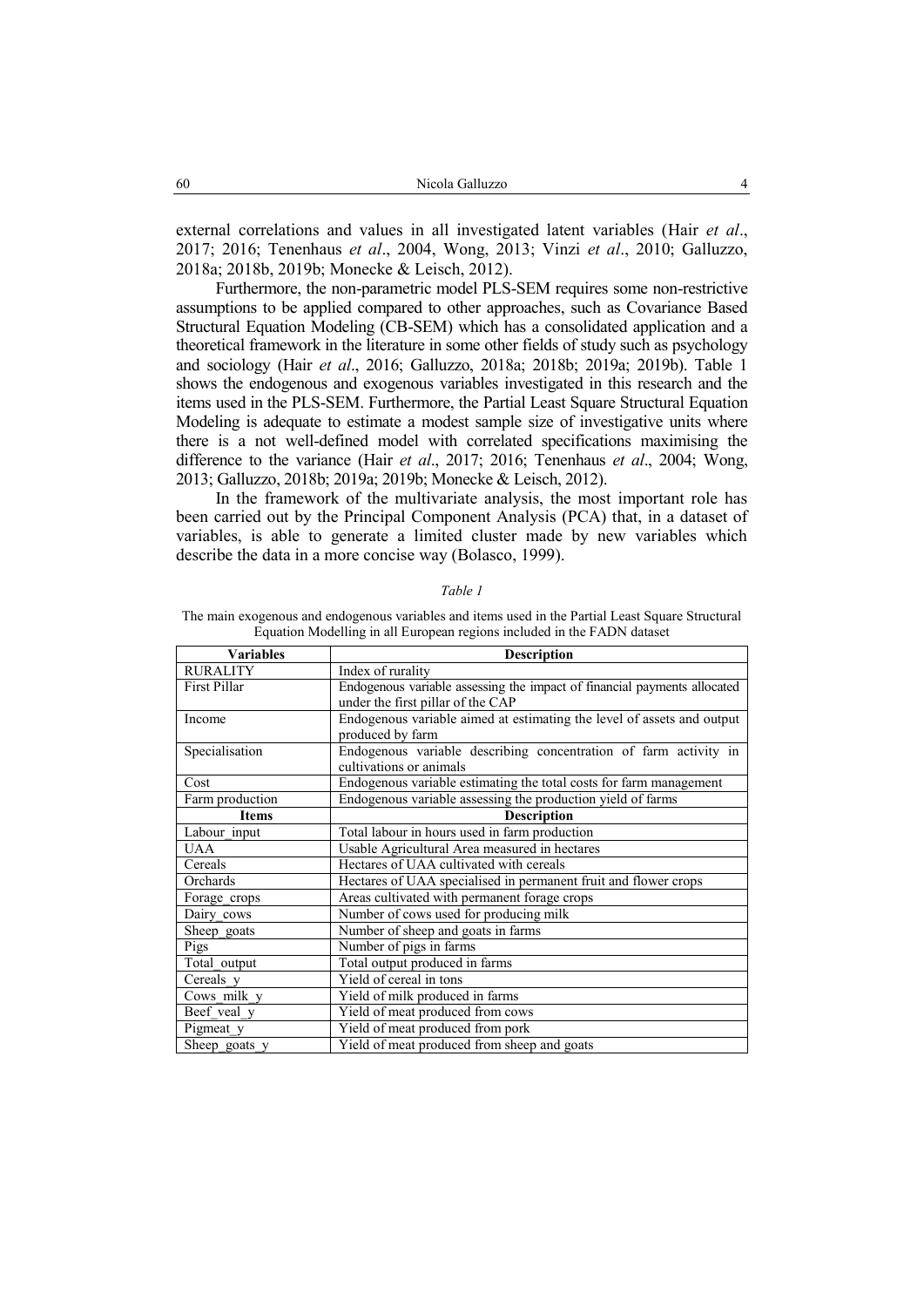*Table 1* (continued)

| Seeds plants cost       | Costs correlated to plant and seed                                     |  |  |  |  |  |
|-------------------------|------------------------------------------------------------------------|--|--|--|--|--|
| Feed livestock cost     | Costs correlated to feeding livestock                                  |  |  |  |  |  |
| <b>FNI</b>              | Farm net income                                                        |  |  |  |  |  |
| Total assets            | Total assets in farms                                                  |  |  |  |  |  |
| Total direct payments   | Direct payments allocated under the first pillar of the CAP            |  |  |  |  |  |
| Environmental subsidies | Payments allocated to environmental measures under the first pillar    |  |  |  |  |  |
| LFA subsidies           | Payments made towards disadvantaged rural areas                        |  |  |  |  |  |
| <b>RDP</b>              | Rural Development Programme payments allocated under the second        |  |  |  |  |  |
|                         | pillar of the CAP                                                      |  |  |  |  |  |
| Agritourism             | Subsidies aimed at promoting diversification in farms allocated within |  |  |  |  |  |
|                         | the framework of the second pillar of the CAP                          |  |  |  |  |  |

In the  $n_i$  correlated variables dataset, the PCA transforms them into new variables or components which have a linear independence that is able to explain the variance of investigated data in a different way, giving the same information but using a lower number of involved variables.

#### **4. RESULTS AND DISCUSSION**

The main findings of the Principal Component Analysis for 2004 have revealed a strong and direct correlation between the variable Farm Net Income and the items Usable Agricultural Areas, Total Assets, and Total Direct Payments allocated under the first pillar of the CAP (Fig. 1). At the same time, no correlation has been found between the variables farm net income and less favoured areas payments (LFA); in contrast, a direct and strong correlation has been assessed between the variables rural development programme payments and LFA subsidies.



*Source:* calculations made using data from

http://ec.europa.eu/agriculture/rica/database/database\_en.cfm

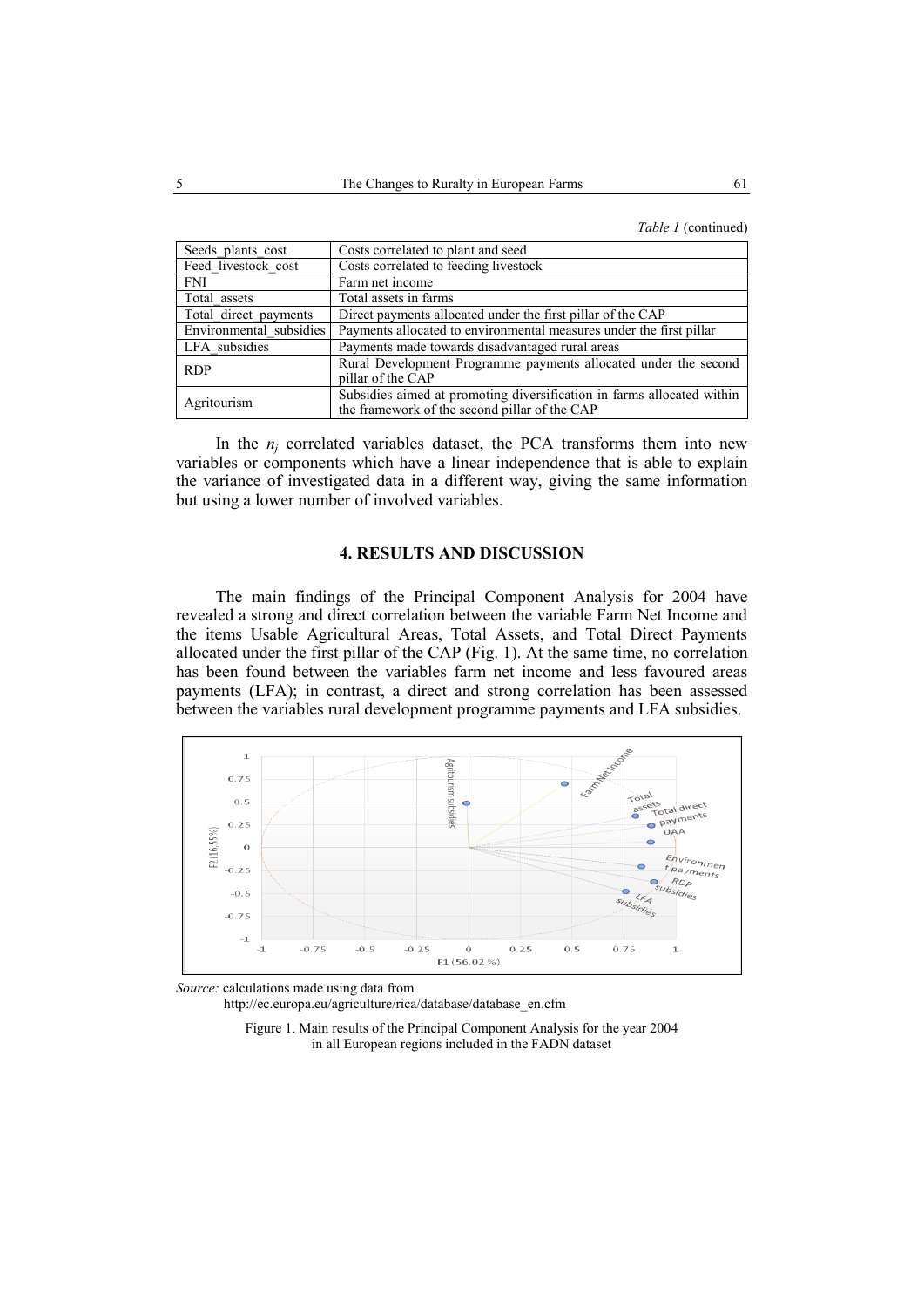The results underlined an increase of direct correlations in all investigated variables in 2017 (Fig. 2).



*Source:* calculations made using data from http://ec.europa.eu/agriculture/rica/database/database\_en.cfm

Figure 2. Main results of the Principal Component Analysis for the year 2017 in all European regions included in the FADN dataset

A very strong and pronounced direct correlation was found between the variable Total Direct Payments and the item UAA. In contrast, an indirect correlation was found between the item LFA Subsidies and the item Agritourism that represents the financial subsidies aimed at implementing greater multifunctionality in the countryside.

Findings in the rurality index assessed for 2004 through Partial Least Square Structural Equation Modeling (PLS-SEM) in the inner model reveal that the exogenous variables First Pillar, Cost, and Specialisation are able to explain more than 50% of the variance, and in particular, the endogenous variable First Pillar explained more than 60% of the variance (Fig. 3) with a level of significance expressed in p value lower than 0.01 (Fig. 3a). Investigating the role of three items correlated to the exogenous variable Rurality in depth, the items LFA subsidies and RDP show a level of significance under 0.01, while there was no statistical significance with the item Agritourism, being the financial subsidies allocated under the second pillar of CAP aimed at stimulating diversification and multifunctionality in the countryside (Fig. 3b).

Focusing attention on the complete model, the research outcomes have corroborated that the higher the variance explained by the endogenous variable, the higher the level of statistical significance of the items involved (Fig. 4). All the items that are part of the endogenous variables First Pillar, Income, Cost, and Farm production have a level of statistical significance lower than 0.01. In contrast, in 2004 some items involved in the endogenous variable Specialisation were not statistically significant. Specifically, the area cultivated with vegetables and flowers had no effect on the endogenous variable Specialisation. On the other hand, the item Orchard did have a direct and significantly statistical effect on the endogenous variable Specialisation.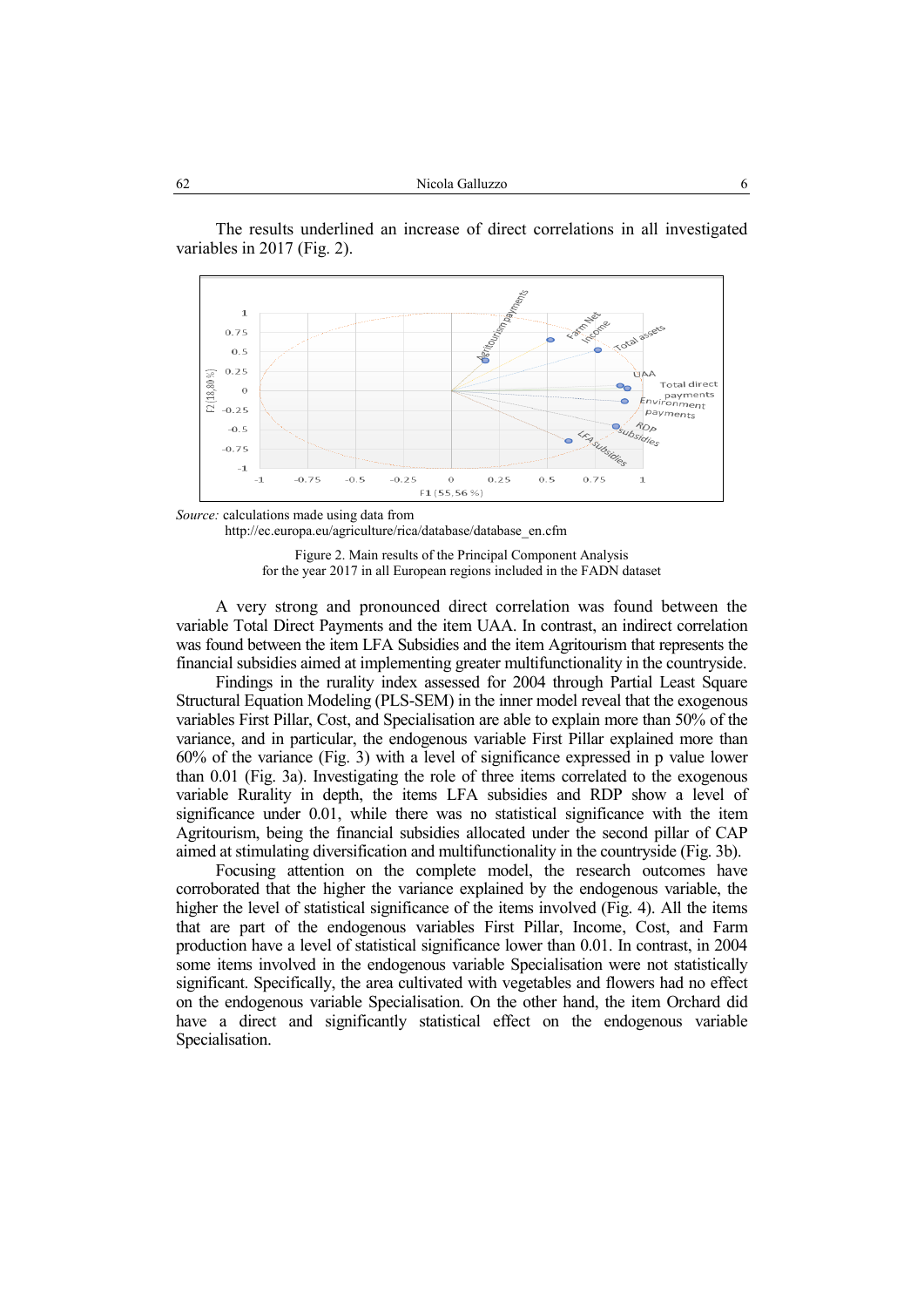

*Source:* calculations made using data from http://ec.europa.eu/agriculture/rica/database/database\_en.cfm

Figure 3. Main results of the variance (A) and p value (B) in the year 2004 in all European regions included in the FADN dataset using the inner model of the PLS-SEM



*Source:* calculations made using data from http://ec.europa.eu/agriculture/rica/database/database\_en.cfm

Figure 4. Main results in the PLS-SEM for the year 2004 in all European regions included in the FADN dataset.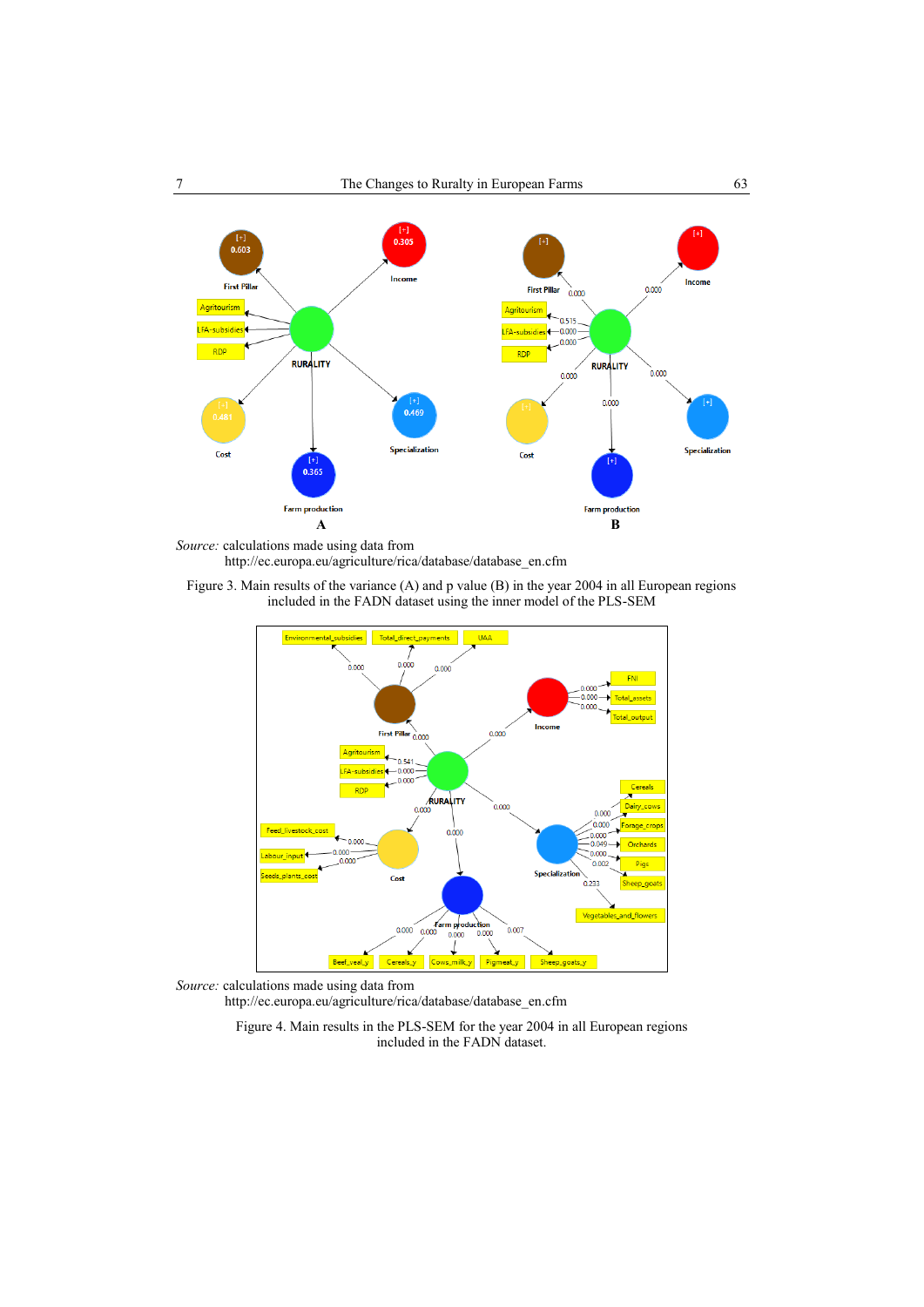The findings in the PLS-SEM for 2017 have revealed in the inner model that the endogenous variables First Pillar, Cost, and Specialisation are together able to explain more than 45% of the variance, even if the endogenous variable First Pillar had the highest value of explained variance among these three (Fig. 5a). The statistically significant results for the year 2017 showed the same results in terms of correlations (Fig. 5b).



*Source:* calculations made using data from http://ec.europa.eu/agriculture/rica/database/database\_en.cfm)

On the other hand, the item Agritourism did not show any effect on the exogenous variable Rurality. Comparing the complete model for the years 2004 and 2017, the research findings showed that all the items included in the endogenous variable Rurality had a statistical significance on the endogenous variables investigated in the model (Fig. 6). Meanwhile, the items vegetables and flowers in the endogenous variable Specialisation and the item Agritourism have not had any effect on the cause-effect relationships.

Comparing the two years 2004 and 2017 in order to assess whether the enlargement of the European Union brought any changes in the PLS-SEM models, the findings do not seem to show any significant effects of the enlargement on the rurality index in the European regions included in the FADN dataset.

Figure 5. Main results of the variance (A) and p value (B) in the year 2017 in all European regions included in the FADN dataset using the inner model of the PLS-SEM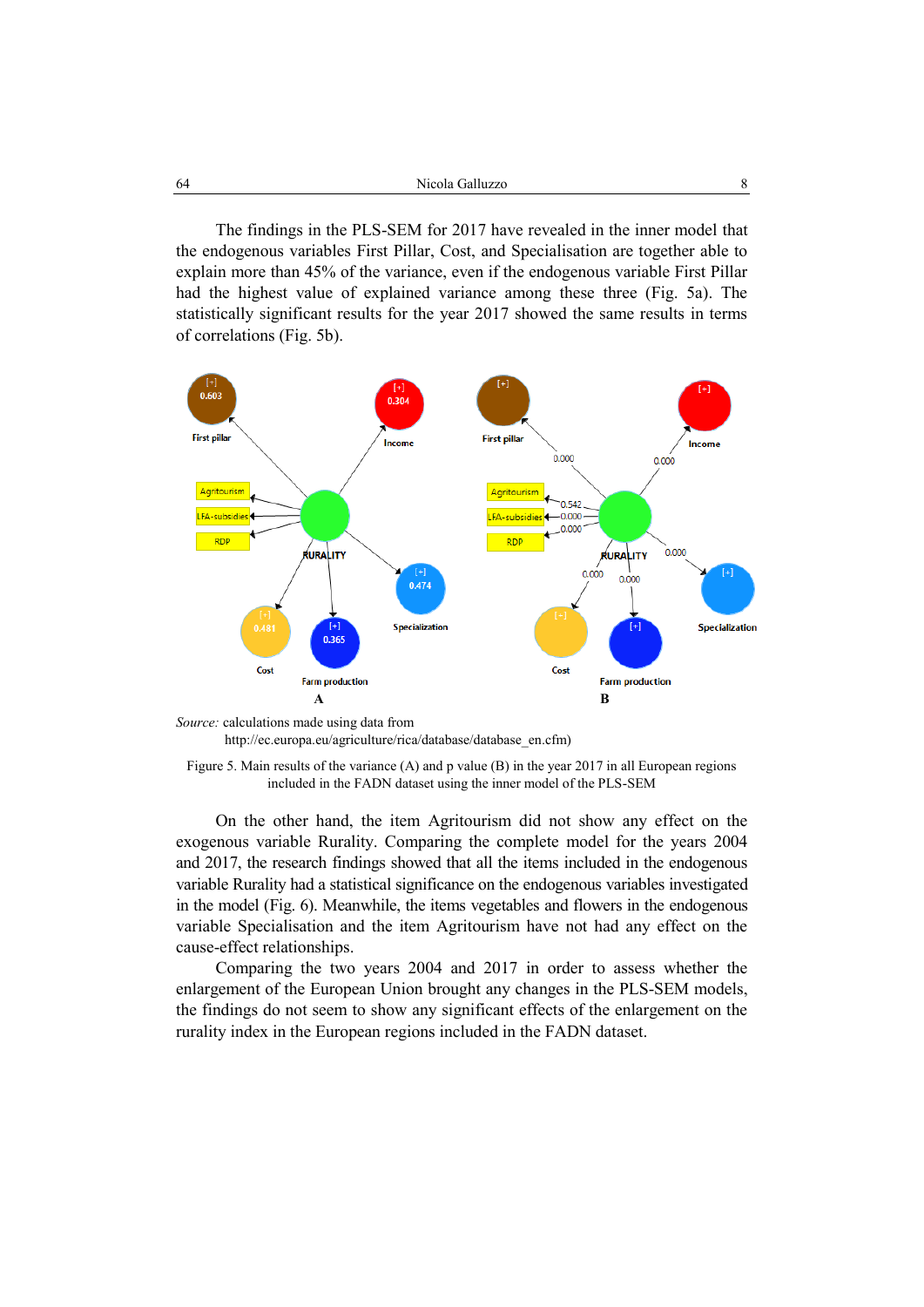A reduced model of the rurality index assessed for the year 2017 shows that the exogenous variable Specialisation explained more than 70% of the variance, while the endogenous variable Net Farm Income explained 56% of the variance. Focussing the investigation on the main cause-effect relationships and the p value in the complete model, the research findings have underlined that all the involved items impacted on the endogenous variables (Fig. 7).



*Source:* calculations made using data from http://ec.europa.eu/agriculture/rica/database/database\_en.cfm

Figure 6. Main results of the PLS-SEM for the year 2004 in all European regions included in the FADN dataset

Investigating the results in depth, it is important to observe that there in an inverse relationship between the item permanent Forage Crops and the variable Specialisation, while the items Vegetables and Flowers did not show a significant level of correlation. The endogenous variables Specialisation and Net Farm Income both had a positive impact on the Rurality, even if the former seems to have a greater impact on the Rurality than the later. Summing up, the items correlated to the second pillar of the Common Agricultural Policy such as RDP, or rather financial subsidies allocated under the second pillar of the CAP, and LFA subsidies have had an important effect on the Rurality variable. Finally, the item UAA also played a direct role in influencing the rurality index as well.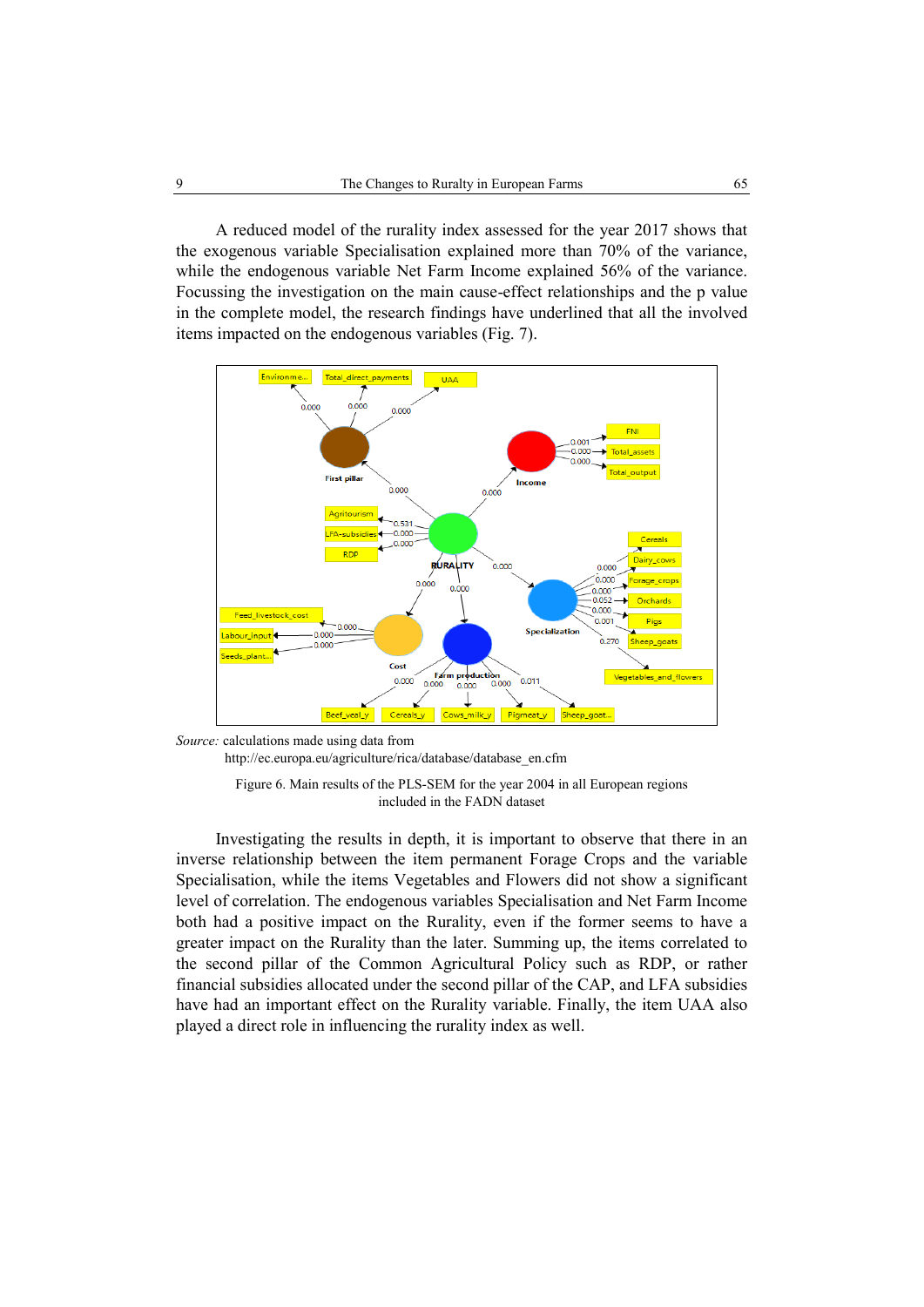

*Source:* calculations made using data from http://ec.europa.eu/agriculture/rica/database/database\_en.cfm

Figure 7. Main results in the reduced PLS-SEM for the year 2017 in all European regions included in the FADN dataset

#### **5. CONCLUSIONS**

Comparing the two years 2004 and 2017, the enlargement of the European Union does not seem to have had any impact for the PLS-SEM while, in contrast, the model developed through the Principal Component Analysis has been more sensitive in emphasising the main changes over the period.

The findings have revealed that the specialisation in crops and the financial subsidies allocated under the Common Agricultural Policy, in particular through the second pillar, have had fundamental impacts on the farms included in the FADN survey. This is particularly true with regard to the LFA payments and RDP subsidies, corroborating the need for strategies addressed to farms located in disadvantaged rural areas where it is pivotal to diversify the on-farm activities in order to reduce the socio-economic pauperisation and emigration of those areas.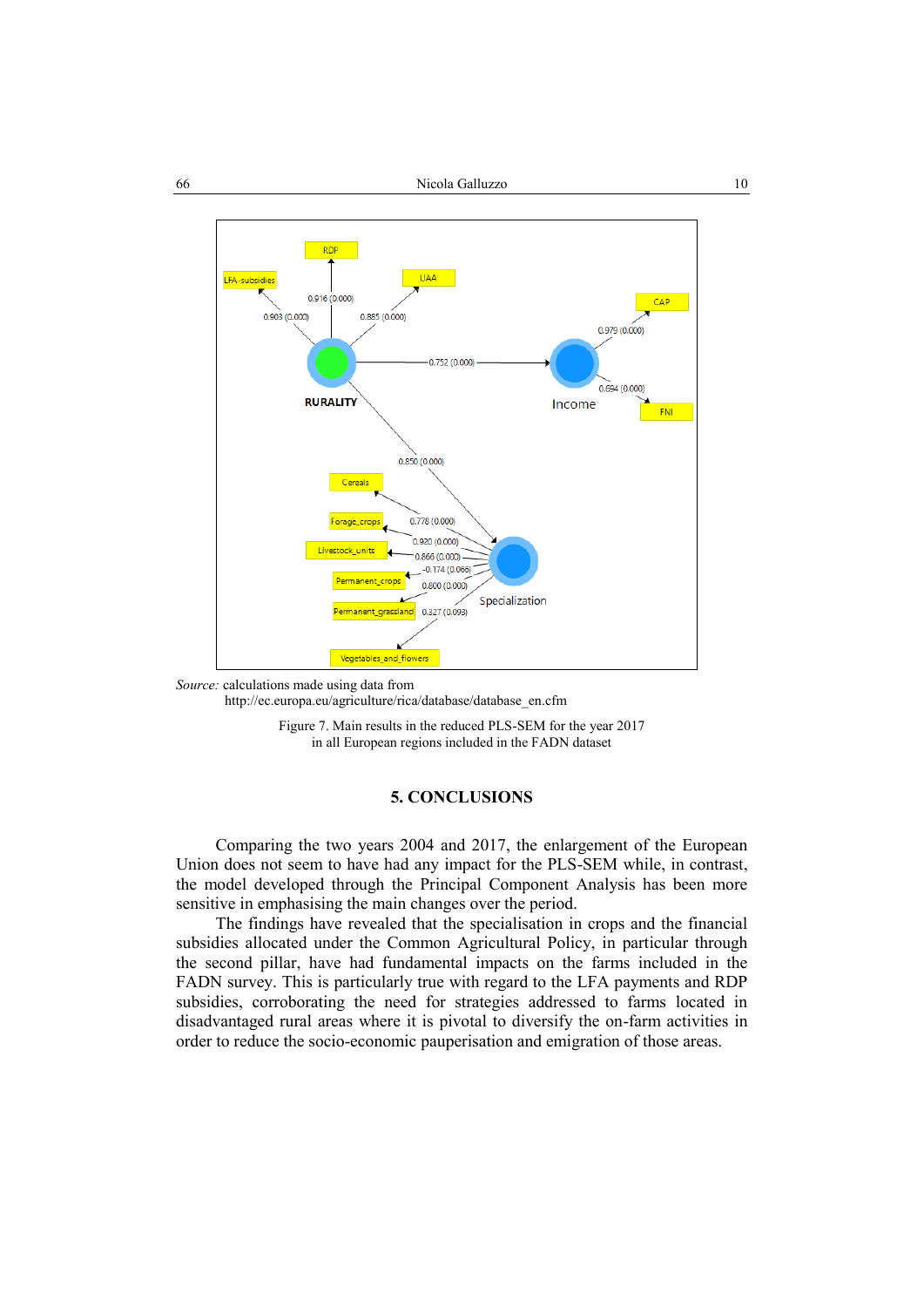In respect to the next seven-year period of the Common Agricultural Policy programme, from 2021-–2027, despite the various pressures to do so, it is therefore important to note that reducing the total budget, in particular to the second pillar, may increase the socio-economic divide between rural and urban territories, with a significant effect on the environment.

In summary, these findings have implications for the stakeholders in rural areas and for policy makers aiming at a cohesive development, considering that a bottom-up approach is able to define the hierarchy of priorities for socio-economic growth.

#### **REFERENCES**

- 1. Banister, D., (1980), *Transport mobility in interurban areas: A case study approach in South Oxfordshire*, Regional Studies, 14(4), pp. 285–296.
- 2. Bolasco, S., (1999), *Analisi multidimensionale dei dati. Metodi, strategie e criteri d'interpretazione*, Carocci, Rome.
- 3. Cloke, P.J. & Edwards, G., (1986), *Rurality in England and Wales 1981: a replication of the 1971 index,* Regional Studies, 20(4), pp. 289–306.
- 4. Cloke, P.J., (1977), *An index of rurality for England and Wales*, Regional Studies, 11(1), pp. 31– 46.
- 5. Finco, A., Pronio, G.D., & Pollonara, M., (2005), *Multifunzionalità e sviluppo rurale delle zone montane,* Rivista di Economia Agraria, 60(2), pp. 449–468.
- 6. Galluzzo, N., (2019a), *A socio-economic analysis of rurality in Italy using a PLS-SEM approach*, Trakia Journal of Sciences, 17(2), pp. 172–179.
- 7. Galluzzo, N., (2019b), *An assessment of rurality in Italian farms and in their specialisation using a quantitative approach*, Agricultural economics and rural development, 16(1), pp. 39–52.
- 8. Galluzzo, N., (2018a), *An analysis of rurality index in Romanian countryside by a quantitative approach,* Trakia Journal of Sciences, 16(2), pp. 134–139.
- 9. Galluzzo, N., (2018b), *Impact of the Common Agricultural Policy payments towards Romanian farms,* Bulgarian Journal of Agricultural Science, 24(2), pp. 199–205.
- 10. Griffith, D., (2003), *Spatial auto correlation and spatial filtering. Gaining understanding through theory and scientific visualization,* Springer, Berlin.
- 11. Hair, J., Hollingsworth, C.L., Randolph, A.B., & Chong, A.Y.L., (2017), *An updated and expanded assessment of PLS-SEM in information systems research*, Industrial Management & Data Systems, 117(3), pp. 442–458.
- 12. Hair, J.F., Hult, G.T.M., Ringle, C., & Sarstedt, M., (2016), *A primer on partial least squares structural equation modeling (PLS-SEM)*, Sage Publications, Thousands Oaks.
- 13. Halfacree, K.H., (1993), *Locality and social representation: space, discourse and alternative definitions of the rural,* Journal of Rural Studies, 9(1), pp. 23–37.
- 14. Halfacree, K.H., (1995), *Talking about rurality: social representations of the rural as expressed by residents of six English parishes*, Journal of Rural Studies, 11(1), pp. 1–20.
- 15. Harrington, V. & O'Donoghue, D., (1998), *Rurality in England and Wales 1991: a replication and extension of the 1981 rurality* index, Sociologia Ruralis, 38(2), pp. 178–203.
- 16. Heley, J. & Jones, L., (2012), *Relational rurals: some thoughts on relating things and theory in rural studies*, Journal of Rural Studies, 28(3), pp. 208–217.
- 17. Ilbery, B., (1998), *Geography of rural change*, Routledge, Abingdon-on-Thames.
- 18. Jones, O., (1995), *Lay discourses of the rural: developments and implications for rural studies*, Journal of Rural Studies, 11(1), pp. 35–49.
- 19. Kendall, M., (1975), *Multivariate analysis*, Charles Griffin & Co. Ltd., London.